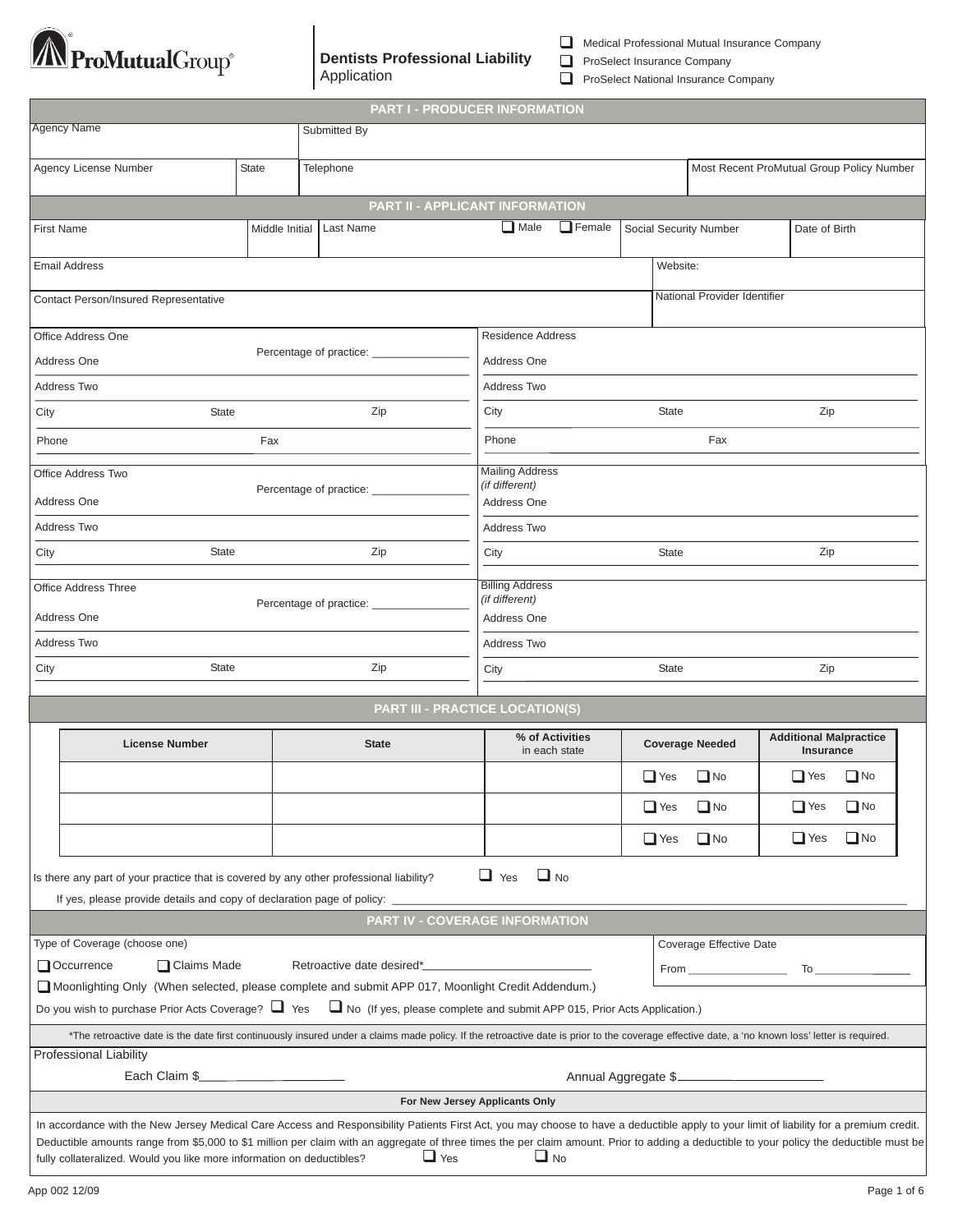|                                                                                                                                                                        |                                                                                                                                                                                  |                                                                            |                                       |  | <b>PART V - EDUCATION</b>                 |                         |                     |                          |                                                                                            |                     |              |
|------------------------------------------------------------------------------------------------------------------------------------------------------------------------|----------------------------------------------------------------------------------------------------------------------------------------------------------------------------------|----------------------------------------------------------------------------|---------------------------------------|--|-------------------------------------------|-------------------------|---------------------|--------------------------|--------------------------------------------------------------------------------------------|---------------------|--------------|
| Country                                                                                                                                                                | State/Province                                                                                                                                                                   | School of Graduation                                                       |                                       |  |                                           |                         |                     | Type of Degree:          |                                                                                            |                     |              |
|                                                                                                                                                                        |                                                                                                                                                                                  |                                                                            |                                       |  |                                           |                         | Graduated:          |                          | (month)                                                                                    |                     | (year)       |
|                                                                                                                                                                        | If you have a specialty practice, list the post-graduate program completed:<br>If an oral surgeon, indicate month/year residency completed.                                      |                                                                            |                                       |  |                                           |                         |                     |                          | Month:                                                                                     | Year:               |              |
|                                                                                                                                                                        | Which professional organizations are you a member of?                                                                                                                            |                                                                            | $\Box$ ADA                            |  | State Dental Society                      |                         |                     |                          | $\Box$ Other $\Box$                                                                        |                     |              |
|                                                                                                                                                                        |                                                                                                                                                                                  |                                                                            |                                       |  | PART VI - CURRENT PRACTICE                |                         |                     |                          |                                                                                            |                     |              |
| Type of practice:                                                                                                                                                      |                                                                                                                                                                                  |                                                                            |                                       |  |                                           |                         |                     |                          |                                                                                            |                     |              |
|                                                                                                                                                                        | $\Box$ Individual                                                                                                                                                                | $\Box$ Partnership                                                         | Solo Corporation                      |  | Professional Corporation                  |                         |                     | $\Box$ Locum Tenens      |                                                                                            |                     |              |
|                                                                                                                                                                        | Separate Limit of Liability for Partnership or Corporation<br>Not available on solo corporations (except in PA). Current practice must be partnership or corporation.            |                                                                            |                                       |  |                                           |                         |                     |                          |                                                                                            | $\Box$ Yes          | $\Box$ No    |
|                                                                                                                                                                        | If yes, please complete and submit APP 008 Partnership & Corporation Professional Liability Application.                                                                         |                                                                            |                                       |  |                                           |                         |                     |                          |                                                                                            |                     |              |
|                                                                                                                                                                        | Partnership or Corporation (complete this section)<br>Name of Partnership or Corporation                                                                                         |                                                                            |                                       |  |                                           |                         |                     |                          |                                                                                            |                     |              |
|                                                                                                                                                                        |                                                                                                                                                                                  |                                                                            |                                       |  |                                           |                         |                     |                          |                                                                                            |                     |              |
|                                                                                                                                                                        | Name of partner(s) or other members                                                                                                                                              |                                                                            |                                       |  |                                           |                         |                     |                          |                                                                                            |                     |              |
|                                                                                                                                                                        |                                                                                                                                                                                  |                                                                            |                                       |  |                                           |                         |                     |                          |                                                                                            |                     |              |
|                                                                                                                                                                        |                                                                                                                                                                                  |                                                                            |                                       |  |                                           |                         |                     |                          |                                                                                            |                     |              |
|                                                                                                                                                                        | If you are employed by others, or perform services on behalf of others as an                                                                                                     | independent contractor, list the names of those other persons or entities. |                                       |  |                                           |                         |                     | <b>Employment Status</b> |                                                                                            |                     |              |
|                                                                                                                                                                        |                                                                                                                                                                                  |                                                                            |                                       |  |                                           | $\Box$ Employee         |                     |                          | Independent Contractor                                                                     |                     |              |
|                                                                                                                                                                        |                                                                                                                                                                                  |                                                                            |                                       |  |                                           |                         |                     |                          |                                                                                            |                     |              |
|                                                                                                                                                                        |                                                                                                                                                                                  |                                                                            |                                       |  |                                           | $\Box$ Employee         |                     |                          | Independent Contractor                                                                     |                     |              |
|                                                                                                                                                                        |                                                                                                                                                                                  |                                                                            |                                       |  |                                           | $\Box$ Employee         |                     |                          | Independent Contractor                                                                     |                     |              |
|                                                                                                                                                                        |                                                                                                                                                                                  |                                                                            |                                       |  |                                           |                         |                     |                          |                                                                                            |                     |              |
|                                                                                                                                                                        | Are you covered by the Federal Tort Claims Act? (If yes, please complete and submit APP 024, FTCA Restricted Coverage.)                                                          |                                                                            |                                       |  |                                           |                         |                     |                          |                                                                                            | $\Box$ Yes          | $\square$ No |
|                                                                                                                                                                        | Do you practice less than 21 hours per week in direct patient care services? (If yes, please complete and submit APP 020, Limited Practice Credit.)                              |                                                                            |                                       |  |                                           |                         |                     |                          |                                                                                            | $\Box$ Yes          | $\square$ No |
|                                                                                                                                                                        | Do you hold a full time teaching appointment with regular clinical supervision responsibilities? (If yes, please complete and submit APP 021, Academic Credit.)                  |                                                                            |                                       |  |                                           |                         |                     |                          |                                                                                            | $\Box$ Yes          | $\Box$ No    |
|                                                                                                                                                                        |                                                                                                                                                                                  |                                                                            |                                       |  | <b>PART VII - PRACTICE ACTIVITIES</b>     |                         |                     |                          |                                                                                            |                     |              |
|                                                                                                                                                                        | Indicate your primary area of practice:                                                                                                                                          |                                                                            |                                       |  |                                           |                         |                     |                          |                                                                                            |                     |              |
|                                                                                                                                                                        |                                                                                                                                                                                  |                                                                            |                                       |  |                                           |                         |                     |                          |                                                                                            |                     |              |
|                                                                                                                                                                        | General Dentistry                                                                                                                                                                | $\Box$ Pediatric Dentistry                                                 |                                       |  | $\Box$ Periodontist                       |                         | $\Box$ Oral Surgeon |                          |                                                                                            | $\Box$ Orthodontist |              |
|                                                                                                                                                                        | $\Box$ Endodontist                                                                                                                                                               | $\Box$ Prosthodontist                                                      |                                       |  | $\Box$ Other $\_\_\_\_\_\_\_\_\_\_\_\_\_$ |                         |                     |                          |                                                                                            |                     |              |
|                                                                                                                                                                        | Do you have current hospital privileges?                                                                                                                                         |                                                                            |                                       |  |                                           |                         |                     |                          |                                                                                            | $\Box$ Yes          | $\Box$ No    |
| If yes, list where:                                                                                                                                                    |                                                                                                                                                                                  |                                                                            |                                       |  |                                           |                         |                     |                          |                                                                                            |                     |              |
|                                                                                                                                                                        |                                                                                                                                                                                  |                                                                            |                                       |  |                                           |                         |                     |                          |                                                                                            |                     |              |
|                                                                                                                                                                        |                                                                                                                                                                                  |                                                                            |                                       |  |                                           |                         |                     |                          |                                                                                            |                     |              |
|                                                                                                                                                                        | Do you perform general anesthesia on your patients?                                                                                                                              |                                                                            |                                       |  |                                           |                         |                     |                          | $\Box$ In hospital only $\Box$ In office only $\Box$ In both hospital and office locations |                     |              |
|                                                                                                                                                                        | Do you ever perform anesthesia procedures on patients who are undergoing medical (vs. dental) procedures?<br>If anesthesia is performed in your office, either by you or others: |                                                                            |                                       |  |                                           |                         |                     |                          |                                                                                            | $\Box$ Yes          | $\Box$ No    |
|                                                                                                                                                                        | Is Dantrolene available or treatment of malignant hypothermia?                                                                                                                   |                                                                            |                                       |  |                                           |                         |                     |                          |                                                                                            | $\Box$ Yes          | $\Box$ No    |
|                                                                                                                                                                        | Do you use manual/electronic monitoring of blood pressure and heart rate?                                                                                                        |                                                                            |                                       |  |                                           |                         |                     |                          |                                                                                            | $\Box$ Yes          | $\Box$ No    |
|                                                                                                                                                                        | Do you use a pulse-oximeter?                                                                                                                                                     |                                                                            |                                       |  |                                           |                         |                     |                          |                                                                                            | $\Box$ Yes          | $\Box$ No    |
|                                                                                                                                                                        | Do you have an Automatic External Defibrillator?                                                                                                                                 |                                                                            |                                       |  |                                           |                         |                     |                          |                                                                                            | $\Box$ Yes          | $\Box$ No    |
|                                                                                                                                                                        | Which of the following methods do you use to control pain and apprehension in your practice (check all that apply):                                                              |                                                                            |                                       |  |                                           |                         |                     |                          |                                                                                            |                     |              |
|                                                                                                                                                                        | $\Box$ Local anesthesia                                                                                                                                                          |                                                                            | $\Box$ Nitrous oxide/oxygen analgesia |  |                                           | $\Box$ Halcion          |                     |                          |                                                                                            |                     |              |
|                                                                                                                                                                        | □ Oral sedation by the use of other drugs                                                                                                                                        |                                                                            | $\Box$ Other                          |  |                                           |                         |                     |                          |                                                                                            |                     |              |
|                                                                                                                                                                        | Do you perform conscious sedation provided by subcutaneous, IM or IV injection on your patients?                                                                                 |                                                                            |                                       |  |                                           | $\Box$ In hospital only |                     |                          | $\Box$ In office only $\Box$ In both hospital and office locations                         |                     |              |
|                                                                                                                                                                        | Please list any medical (vs. dental) or cosmetic procedures you perform other than teeth whitening:                                                                              |                                                                            |                                       |  |                                           |                         |                     |                          |                                                                                            |                     |              |
|                                                                                                                                                                        |                                                                                                                                                                                  |                                                                            |                                       |  |                                           |                         |                     |                          |                                                                                            |                     |              |
|                                                                                                                                                                        | Do you or any of your employees perform Botox or Collagen injections? (If yes, complete and submit APP 042 Botox/Cosmetic Medicine Addendum.)                                    |                                                                            |                                       |  |                                           |                         |                     |                          |                                                                                            | $\Box$ Yes          | $\Box$ No    |
| Do you perform oral surgery?<br>If yes, do you obtain a patient consent form prior to performing oral surgery procedures? (If yes, attach a copy of the consent form.) |                                                                                                                                                                                  |                                                                            |                                       |  |                                           | $\Box$ Yes              | $\Box$ No           |                          |                                                                                            |                     |              |
|                                                                                                                                                                        |                                                                                                                                                                                  |                                                                            |                                       |  |                                           |                         |                     |                          |                                                                                            |                     |              |
| Do you use the Sargenti Method when performing root canals?                                                                                                            |                                                                                                                                                                                  |                                                                            |                                       |  |                                           |                         | $\Box$ Yes          | $\Box$ No                |                                                                                            |                     |              |
| Do you place implants?<br>(If yes, please attach documentation of training completed.)                                                                                 |                                                                                                                                                                                  |                                                                            |                                       |  | $\Box$ Yes                                | $\Box$ No               |                     |                          |                                                                                            |                     |              |
|                                                                                                                                                                        |                                                                                                                                                                                  |                                                                            |                                       |  |                                           |                         |                     |                          |                                                                                            |                     |              |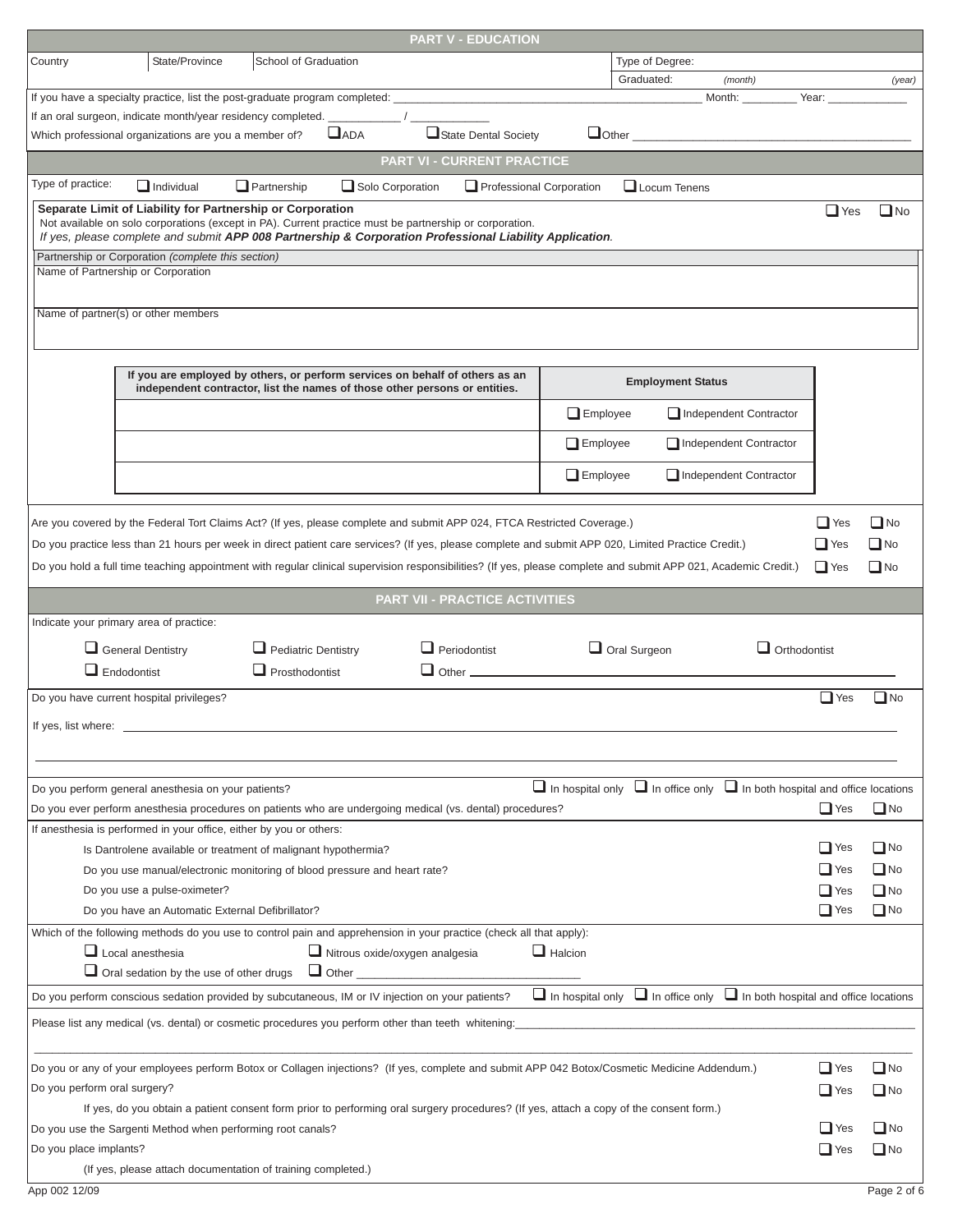|                                             | $\Box$ Yes<br>Do you participate in any medical research, clinical trials or off-label use of drugs or devices?                |                                              |                                                                                                                                                                              |                                              |  |  |  |
|---------------------------------------------|--------------------------------------------------------------------------------------------------------------------------------|----------------------------------------------|------------------------------------------------------------------------------------------------------------------------------------------------------------------------------|----------------------------------------------|--|--|--|
|                                             | (If yes, please complete and submit APP 040, Clinical Trials Addendum.)<br>Do you provide services at a correctional facility? |                                              |                                                                                                                                                                              | $\Box$ Yes<br>$\Box$ No                      |  |  |  |
|                                             |                                                                                                                                |                                              |                                                                                                                                                                              |                                              |  |  |  |
|                                             | Do you participate in any telemedicine activities? (If yes, complete and submit APP 043 Telemedicine Addendum.)                |                                              |                                                                                                                                                                              | $\Box$ Yes<br>$\Box$ No                      |  |  |  |
|                                             |                                                                                                                                | PART VIII- EMPLOYEES/ADDITIONAL INSUREDS     | Please list the following for any dentist you employ. (Use additional space if necessary.) For each employee identified as an independent contractor please complete APP 041 |                                              |  |  |  |
|                                             | Indpendent Contractor Addendum.                                                                                                |                                              |                                                                                                                                                                              |                                              |  |  |  |
| <b>First Name</b>                           |                                                                                                                                |                                              |                                                                                                                                                                              |                                              |  |  |  |
| <b>Middle Initial</b>                       |                                                                                                                                |                                              |                                                                                                                                                                              |                                              |  |  |  |
| <b>Last Name</b>                            |                                                                                                                                |                                              |                                                                                                                                                                              |                                              |  |  |  |
| <b>Insurer</b>                              |                                                                                                                                |                                              |                                                                                                                                                                              |                                              |  |  |  |
| Policy #                                    |                                                                                                                                |                                              |                                                                                                                                                                              |                                              |  |  |  |
| <b>Social Security</b><br>#                 |                                                                                                                                |                                              |                                                                                                                                                                              |                                              |  |  |  |
| NPI#                                        |                                                                                                                                |                                              |                                                                                                                                                                              |                                              |  |  |  |
| Date of Birth                               |                                                                                                                                |                                              |                                                                                                                                                                              |                                              |  |  |  |
| Independent<br>Contractor                   | $\Box$ Yes<br>$\Box$ No                                                                                                        | $\Box$ Yes<br>$\Box$ No                      | $\Box$ No<br>$\Box$ Yes                                                                                                                                                      | $\Box$ Yes<br>$\Box$ No                      |  |  |  |
| <b>PMG Insured</b>                          | $\Box$ Yes<br>$\Box$ No                                                                                                        | $\Box$ Yes<br>$\Box$ No                      | $\Box$ No<br>$\Box$ Yes                                                                                                                                                      | $\Box$ Yes<br>$\Box$ No                      |  |  |  |
| <b>Applying for</b><br><b>PMG Coverage</b>  | $\Box$ Yes<br>$\Box$ No                                                                                                        | $\Box$ Yes<br>$\Box$ No                      | $\Box$ Yes<br>$\Box$ No                                                                                                                                                      | $\Box$ Yes<br>$\Box$ No                      |  |  |  |
| <b>Specialty</b>                            |                                                                                                                                |                                              |                                                                                                                                                                              |                                              |  |  |  |
| <b>Surgery</b>                              | No surgery<br>Major surgery<br>$\Box$ Minor surgery                                                                            | No surgery<br>Major surgery<br>Minor surgery | $\Box$ No surgery<br>Major surgery<br>Minor surgery                                                                                                                          | No surgery<br>Major surgery<br>Minor surgery |  |  |  |
| General<br>Anesthesia in<br>Office          | $\Box$ Yes<br>$\Box$ No                                                                                                        | $\Box$ No<br>$\Box$ Yes                      | $\Box$ No<br>$\Box$ Yes                                                                                                                                                      | $\Box$ No<br>$\Box$ Yes                      |  |  |  |
| <b>Conscious</b><br>Anesthesia in<br>Office | $\Box$ Yes<br>$\Box$ No                                                                                                        | $\Box$ Yes<br>$\Box$ No                      | $\Box$ No<br>$\Box$ Yes                                                                                                                                                      | $\Box$ No<br>$\Box$ Yes                      |  |  |  |
| Any claims?                                 | $\Box$ No<br>$\Box$ Yes                                                                                                        | $\Box$ No<br>$\Box$ Yes                      | $\Box$ No<br>$\Box$ Yes                                                                                                                                                      | $\Box$ No<br>$\Box$ Yes                      |  |  |  |
| Graduation<br>Date                          | month<br>year                                                                                                                  | month<br>year                                | month<br>year                                                                                                                                                                | month<br>year                                |  |  |  |
| Residency<br>Date                           | month<br>year                                                                                                                  | month<br>year                                | month<br>year                                                                                                                                                                | month<br>year                                |  |  |  |
| Fellowship<br>Date                          | month<br>year                                                                                                                  | month<br>year                                | month<br>year                                                                                                                                                                | month<br>year                                |  |  |  |
|                                             | If you employ pon-deptict employees please list iob category and number of each (If necessary please attach additional sheets) |                                              |                                                                                                                                                                              |                                              |  |  |  |

iy non-dentist employees, please list job category and number of each. (If necessary please attach additional sheets.)<br>.

| Job Title/Specialty | <b>Number of Employees</b> |
|---------------------|----------------------------|
|                     |                            |
|                     |                            |
|                     |                            |
|                     |                            |
|                     |                            |
|                     |                            |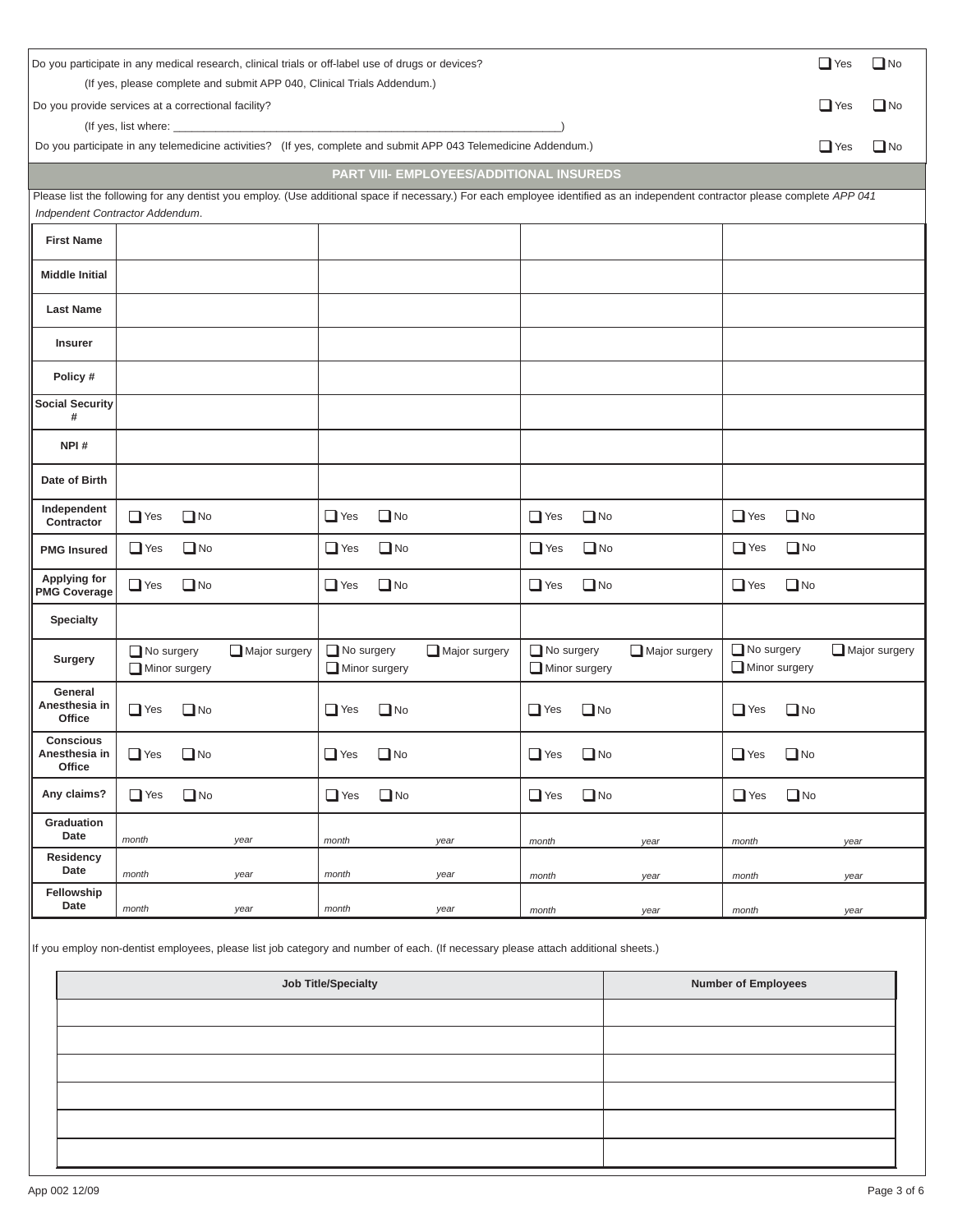| $\Box$ Yes<br>$\square$ No<br>Do you want employee coverage under separate limits?<br>Protects your healthcare employees for their acts while under your employ. All employees automatically share in your professional liability limits. To purchase separate limits for employees under<br>your professional liability coverage for a premium charge, check "Yes" and complete APP 026 Employee Limit of Liability Application. This coverage cannot be purchased for employed dentists.                 |                                                                                                                                              |            |           |            |           |                         |              |           |
|------------------------------------------------------------------------------------------------------------------------------------------------------------------------------------------------------------------------------------------------------------------------------------------------------------------------------------------------------------------------------------------------------------------------------------------------------------------------------------------------------------|----------------------------------------------------------------------------------------------------------------------------------------------|------------|-----------|------------|-----------|-------------------------|--------------|-----------|
| <b>PART IX - HISTORY</b><br>(Practice/Claims/Insurance for a minimum of the last 15 years - Start with the most recent, and attach additional sheet if necessary.)                                                                                                                                                                                                                                                                                                                                         |                                                                                                                                              |            |           |            |           |                         |              |           |
| <b>Dates</b>                                                                                                                                                                                                                                                                                                                                                                                                                                                                                               | From<br>To                                                                                                                                   | From       | To        | From       | To        | From                    | To           |           |
|                                                                                                                                                                                                                                                                                                                                                                                                                                                                                                            |                                                                                                                                              |            |           |            |           |                         |              |           |
| <b>Insurer</b>                                                                                                                                                                                                                                                                                                                                                                                                                                                                                             |                                                                                                                                              |            |           |            |           |                         |              |           |
| Policy #                                                                                                                                                                                                                                                                                                                                                                                                                                                                                                   |                                                                                                                                              |            |           |            |           |                         |              |           |
| Coverage                                                                                                                                                                                                                                                                                                                                                                                                                                                                                                   |                                                                                                                                              |            |           |            |           |                         |              |           |
| Premium                                                                                                                                                                                                                                                                                                                                                                                                                                                                                                    |                                                                                                                                              |            |           |            |           |                         |              |           |
| Tail<br><b>Purchased</b>                                                                                                                                                                                                                                                                                                                                                                                                                                                                                   | $\Box$ Yes<br>$\Box$ No                                                                                                                      | $\Box$ Yes | $\Box$ No | $\Box$ Yes | $\Box$ No | $\Box$ Yes<br>$\Box$ No |              |           |
| Retroactive<br>Date                                                                                                                                                                                                                                                                                                                                                                                                                                                                                        |                                                                                                                                              |            |           |            |           |                         |              |           |
| Limit                                                                                                                                                                                                                                                                                                                                                                                                                                                                                                      |                                                                                                                                              |            |           |            |           |                         |              |           |
| <b>Facility</b>                                                                                                                                                                                                                                                                                                                                                                                                                                                                                            |                                                                                                                                              |            |           |            |           |                         |              |           |
| <b>State</b>                                                                                                                                                                                                                                                                                                                                                                                                                                                                                               |                                                                                                                                              |            |           |            |           |                         |              |           |
| Any claims?                                                                                                                                                                                                                                                                                                                                                                                                                                                                                                | $\Box$ No<br>$\Box$ Yes                                                                                                                      | $\Box$ Yes | $\Box$ No | $\Box$ Yes | $\Box$ No | $\Box$ No<br>$\Box$ Yes |              |           |
|                                                                                                                                                                                                                                                                                                                                                                                                                                                                                                            | Attach an entire loss history which includes: policy number, claim number, report dates, description of loss and settlement amount.          |            |           |            |           |                         |              |           |
|                                                                                                                                                                                                                                                                                                                                                                                                                                                                                                            | Have you ever been denied a dental license?                                                                                                  |            |           |            |           |                         | $\Box$ Yes   | $\Box$ No |
|                                                                                                                                                                                                                                                                                                                                                                                                                                                                                                            | Has your dental license ever been restricted, suspended, voluntarily surrendered or revoked in any state?                                    |            |           |            |           |                         | $\Box$ Yes   | $\Box$ No |
|                                                                                                                                                                                                                                                                                                                                                                                                                                                                                                            | Has any hospital ever brought complaints or actions against you such as restrictions, suspension, revocation or privileges or probation?     |            |           |            |           |                         | $\Box$ Yes   | $\Box$ No |
|                                                                                                                                                                                                                                                                                                                                                                                                                                                                                                            | Have you ever been suspended, restricted or put on probation by any governmental health program?                                             |            |           |            |           |                         | $\Box$ Yes   | $\Box$ No |
|                                                                                                                                                                                                                                                                                                                                                                                                                                                                                                            | Has your DEA certification ever been restricted, suspended, revoked or voluntarily surrendered or has probation been invoked?                |            |           |            |           |                         | $\Box$ Yes   | $\Box$ No |
| Have you ever been involved in or are you aware of any future involvement in an investigation by a regulatory agency<br>or peer review board?                                                                                                                                                                                                                                                                                                                                                              |                                                                                                                                              |            |           |            |           | $\Box$ Yes              | $\Box$ No    |           |
| Have you ever had a complaint or claim brought against you for sexual misconduct?                                                                                                                                                                                                                                                                                                                                                                                                                          |                                                                                                                                              |            |           |            |           | $\Box$ Yes              | $\square$ No |           |
| Do you now or have you ever had any chronic physical limitation or any mental or emotional illness or disorder which impaired or could adversely affect your<br>$\Box$ Yes<br>practice of medicine to any degree?                                                                                                                                                                                                                                                                                          |                                                                                                                                              |            |           |            |           |                         | $\Box$ No    |           |
|                                                                                                                                                                                                                                                                                                                                                                                                                                                                                                            | $\Box$ Yes<br>$\Box$ No<br>Have you ever been indicted and/or convicted of a crime other than minor traffic violations?                      |            |           |            |           |                         |              |           |
| If you answered yes to any of the above questions, you must provide a detailed written narrative.                                                                                                                                                                                                                                                                                                                                                                                                          |                                                                                                                                              |            |           |            |           |                         |              |           |
| $\Box$ Yes<br>$\square$ No<br>Do you now or have you ever had a drug or alcohol addiction or dependency or sought treatment for such?                                                                                                                                                                                                                                                                                                                                                                      |                                                                                                                                              |            |           |            |           |                         |              |           |
| If yes, please accompany this application with a letter outlining dates of treatment, results of treatments, and current status.<br>This letter should be from your treating physician or institution.                                                                                                                                                                                                                                                                                                     |                                                                                                                                              |            |           |            |           |                         |              |           |
|                                                                                                                                                                                                                                                                                                                                                                                                                                                                                                            | Has any insurance company ever declined, failed to renew, conditionally renewed, restricted or cancelled your professional liability policy? |            |           |            |           |                         | $\Box$ Yes   | $\Box$ No |
|                                                                                                                                                                                                                                                                                                                                                                                                                                                                                                            | (If yes, please list company, date and reason for this action below.)                                                                        |            |           |            |           |                         |              |           |
| Company                                                                                                                                                                                                                                                                                                                                                                                                                                                                                                    |                                                                                                                                              | Date       | Reason    |            |           |                         |              |           |
| Company                                                                                                                                                                                                                                                                                                                                                                                                                                                                                                    |                                                                                                                                              | Date       | Reason    |            |           |                         |              |           |
| <b>PART X - OPTIONAL COVERAGES</b>                                                                                                                                                                                                                                                                                                                                                                                                                                                                         |                                                                                                                                              |            |           |            |           |                         |              |           |
| Check Yes if you are interested in any of the following coverages. Unless otherwise indicated, these coverages require both an additional application and an additional<br>charge over and above your professional liability premium. Applications for optional coverages can be obtained from the company.                                                                                                                                                                                                |                                                                                                                                              |            |           |            |           |                         |              |           |
| <b>Professional Contractual Liability</b><br>$\Box$ Yes<br>$\Box$ No<br>Protects you against certain hold harmless agreements in managed care contracts. Purchase of this coverage does not provide a separate limit of insurance. There is a<br>charge based on a percentage of your professional liability premium.                                                                                                                                                                                      |                                                                                                                                              |            |           |            |           |                         |              |           |
| <b>Commercial General Liability</b><br>Do you wish to purchase Commercial General Liability coverage?<br>$\square$ No<br>$\Box$ Yes                                                                                                                                                                                                                                                                                                                                                                        |                                                                                                                                              |            |           |            |           |                         |              |           |
| If yes, please complete and submit APP 038 Individual Commercial General Liability Application.<br><b>Billing Errors and Omissions</b><br>$\Box$ No<br>Do you wish to purchase Billing Errors and Omissions coverage?<br>$\Box$ Yes<br>Billing Errors and Omissions Coverage is a claims made coverage which provides a separate limit for claims made by both public and private entities with respect to<br>billing errors.                                                                              |                                                                                                                                              |            |           |            |           |                         |              |           |
| For New Jersey Applicants Only - Consent to Settle<br>This endorsement is automatically attached to all individual and group policies. It requires the Company to obtain your written concent before settling any claims brought<br>against you. In accordance with the New Jersey Medical Care access and Responsibility and Patients First Act, you may choose to remove this endorsement for 1%<br>premium credit to your policy. Would you like to remove this endorsement?<br>$\Box$ No<br>$\Box$ Yes |                                                                                                                                              |            |           |            |           |                         |              |           |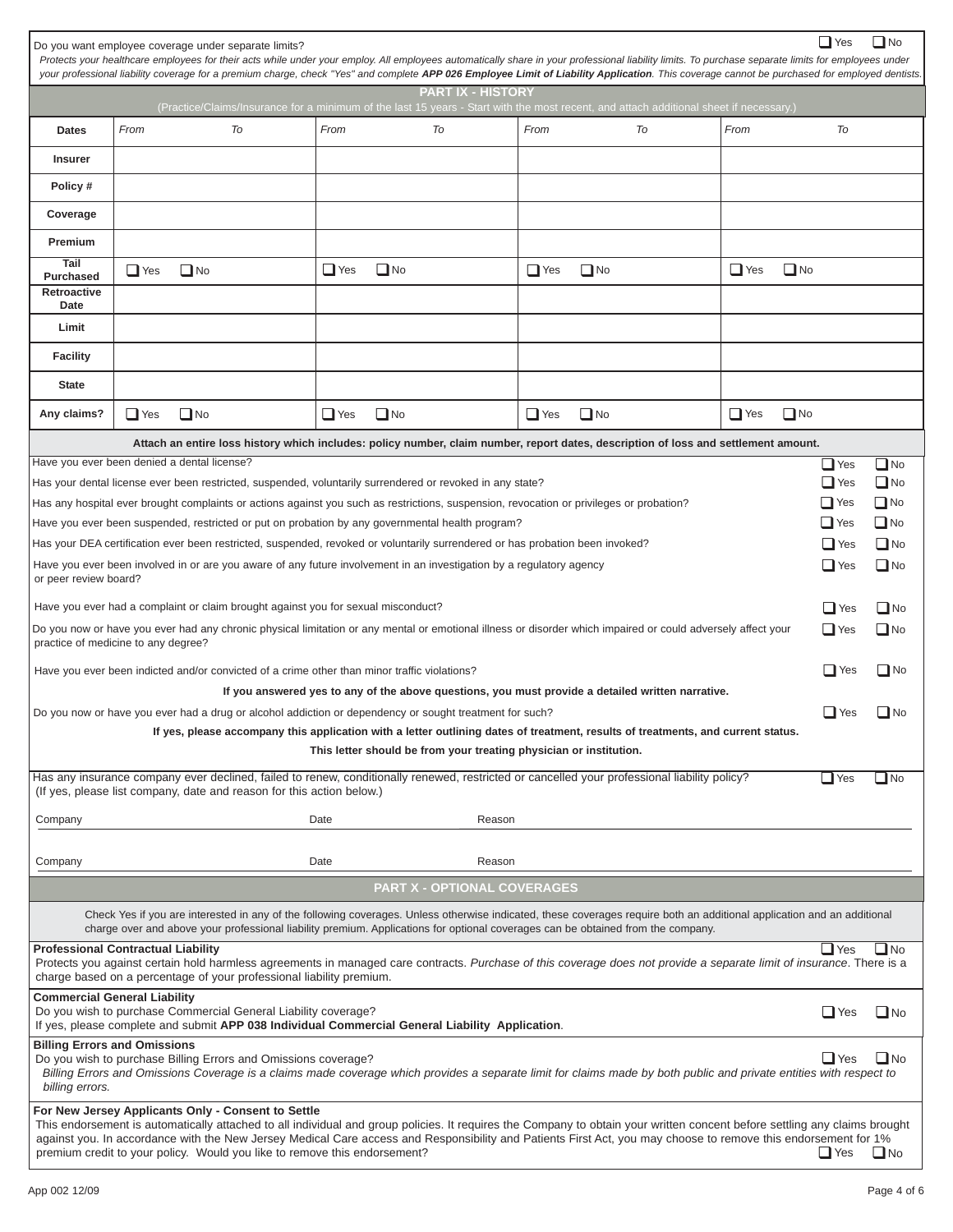| PLEASE ATTACH A COPY OF THE FOLLOWING TO THIS APPLICATION: |  |  |
|------------------------------------------------------------|--|--|
|------------------------------------------------------------|--|--|

Copy of current Declaration Page

Curriculum vitae (C.V.) for applicant and each employed or contracted physician

Loss runs from all carriers for prior 15 years, or since the start of the practice, whichever is greater

A narrative of all past claims - *a Claim Information Form may be used when necessary*

Signed Notice to New Applicants (APP 028 or 029) for claims made policies

Signed Anti-Fraud Statement (Maine and New Jersey)

Copy of current dental license

### **READ CAREFULLY BEFORE SIGNING**

**THE STATEMENTS IN THIS APPLICATION, TOGETHER WITH ANY SUPPLEMENTAL APPLICATIONS, ATTACHMENTS AND ANY OTHER INFORMATION SUBMITTED TO THE COMPANY IN CONNECTION WITH THIS APPLICATION WILL BE REFERRED TO AS THE "POLICY APPLICATION."**

**REPRESENTATIONS AS TO ACCURACY OF APPLICATION, THE AUTHORITY OF PERSON SIGNING, AND APPLICANT'S OBLIGATION TO SUPPLE-MENT INFORMATION** 

**BY SIGNING BELOW, I REPRESENT AND CERTIFY: (I) THAT THE INFORMATION CONTAINED IN THE POLICY APPLICATION IS TRUE AND ACCU-RATE. (II) THAT I HAVE MADE ALL REASONABLE EFFORTS TO INVESTIGATE THE ACCURACY OF THE INFORMATION PROVIDED IN THE POLICY APPLICATION AND TO OBTAIN SUCH INFORMATION FROM ALL PERSONS AND ENTITIES TO BE INSURED BY THE REQUESTED POLICY AS IS NECESSARY TO PROVIDE TRUE AND ACCURATE INFORMATION IN THE POLICY APPLICATION; AND (III) THAT I AM DULY AUTHORIZED TO SIGN THIS POLICY APPLICATION ON BEHALF OF ALL PERSONS AND ENTITIES TO BE INSURED BY THE REQUESTED INSURANCE AND THAT I HAVE CAREFULLY READ THIS POLICY APPLICATION.** 

**I ACKNOWLEDGE THAT OBTAINING THE REQUESTED INSURANCE, INCLUDING ANY RENEWALS OF THE REQUESTED INSURANCE, IS CONDI-TIONED UPON PROVIDING TRUE AND ACCURATE INFORMATION IN THIS POLICY APPLICATION, AND ANY SUCH INSURANCE THAT MAY BE ISSUED WILL BE BASED UPON THE COMPANY'S RELIANCE ON THE INFORMATION PROVIDED IN THE POLICY APPLICATION. I ALSO AGREE AND UNDERSTAND THAT THIS POLICY APPLICATION SHALL BE THE BASIS OF THE CONTRACT SHOULD A POLICY BE ISSUED, AND THAT THIS POLICY APPLICATION WILL BE DEEMED TO BE ATTACHED TO AND PART OF SUCH POLICY AND ANY RENEWALS OF SUCH POLICY, IF ISSUED. FURTHER, IF ANY INFORMATION IN THE POLICY APPLICATION IS MISLEADING, INCOMPLETE OR FALSE, THE COMPANY MAY VOID THE INSUR-ANCE ISSUED PURSUANT TO THIS APPLICATION.\***

**ADDITIONALLY, I AGREE THAT IN THE EVENT THERE IS ANY CHANGE IN THE INFORMATION PROVIDED IN THE POLICY APPLICATION BEFORE THE EFFECTIVE DATE OF THE REQUESTED INSURANCE OR BEFORE ANY RENEWAL OF THE REQUESTED INSURANCE, I WILL IMMEDIATELY NOTIFY THE COMPANY IN WRITING. IF I FAIL TO PROVIDE SUCH NOTICE, THE COMPANY MAY VOID THE INSURANCE ISSUED PURSUANT TO THIS APPLICATION OR ANY RENEWAL OF THE REQUESTED INSURANCE. I UNDERSTAND THAT IF THERE IS A CHANGE IN THE INFORMATION PROVIDED IN THE POLICY APPLICATION THE COMPANY, IN ITS SOLE DISCRETION, MAY MODIFY OR WITHDRAW ANY QUOTATION OR AGREE-MENT TO BIND INSURANCE.**

#### **NO OBLIGATION TO ISSUE OR PURCHASE INSURANCE**

**I UNDERSTAND THAT THE POLICY APPLICATION IS NOT A BINDER OF INSURANCE. ACCEPTING THE APPLICATION DOES NOT BIND THE COMPANY TO ISSUE, OR ME TO PURCHASE, THE REQUESTED INSURANCE REGARDLESS OF WHETHER OR NOT I HAVE MADE PAYMENT, IN WHOLE OR IN PART, FOR THE REQUESTED INSURANCE OR THE COMPANY HAS DEPOSITED SUCH PAYMENT.** 

**I UNDERSTAND THAT THE REQUESTED INSURANCE SHALL NOT BE EFFECTIVE UNTIL I HAVE PAID A DEPOSIT TO THE COMPANY IN THE AMOUNT INVOICED BY THE COMPANY, REGARDLESS OF WHETHER OR NOT A POLICY OR ANY RENEWALS OF SUCH POLICY HAVE BEEN ISSUED.**

### **AUTHORIZATION TO OBTAIN INFORMATION**

**THE COMPANY IS HEREBY AUTHORIZED TO OBTAIN FULL INFORMATION FROM ANY LIABILITY INSURER, HEALTHCARE INSURER, HOSPITAL, HEALTHCARE PROVIDER, MEDICAL ASSOCIATION OR SOCIETY, BOARD OF MEDICAL EXAMINERS, GOVERNMENTAL AGENCY, ATTORNEY OR OTHER PERSON OR ENTITY CONCERNING: (I) ANY MEDICAL MALPRACTICE CLAIM, SUIT, LICENSING BOARD PROCEEDING, CREDENTIALING PROCEEDING, DISCIPLINARY ACTION OR ANY OTHER CIVIL OR CRIMINAL ACTION ASSERTED AGAINST OR RELATING TO THE PROFESSIONAL CONDUCT OF ANY PERSON OR ENTITY TO BE COVERED BY THE REQUESTED INSURANCE; (II) THE QUALIFICATIONS OF ANY PERSON OR ENTI-TY TO BE COVERED BY THE REQUESTED INSURANCE TO PERFORM PROFESSIONAL HEALTHCARE SERVICES; AND (III) SUCH OTHER INFORMA-TION WHICH, IN THE SOLE JUDGMENT OF THE COMPANY, MAY HAVE A BEARING ON WHETHER TO ISSUE THE REQUESTED INSURANCE. I AGREE TO HOLD HARMLESS ANY PERSON OR ENTITY PROVIDING SUCH INFORMATION TO THE COMPANY AND THE COMPANY, ITS DIRECTORS, OFFICERS, EMPLOYEES, AND AGENTS FROM ANY LIABILITY ARISING OUT OF THE DISCLOSURE OF SUCH INFORMATION, INCLUDING ANY LIA-BILITY ARISING OUT OF ERRORS AND OMISSIONS IN THE INFORMATION DISCLOSED.**

**\*NEW HAMPSHIRE APPLICANTS:** THE COMPANY WILL NOT VOID ANY POLICY OR DENY COVERAGE TO ANY INSURED(S) IN NEW HAMPSHIRE IF THE INSURED(S) HAD NO KNOWLEDGE OF CONCEALMENT, MISREPRESENTATION OR FRAUD. HOWEVER, THE COMPANY WILL NOT COVER ANY CLAIMS AGAINST ONE OR MORE INSUREDS WHO HAS INTENTIONALLY CONCEALED OR MISREPRESENTED A MATERIAL FACT, ENGAGED IN FRAUDULENT CONDUCT, OR MADE A FALSE STATEMENT RELATING TO THIS INSURANCE.

**\*MAINE APPLICANTS:** THE COMPANY WILL NOT RESCIND OR VOID ANY POLICY ISSUED IN MAINE DUE TO FRAUD OR A MISREPRESENTATION WITHOUT FIRST OBTAINING A COURT RULING THAT VOIDANCE OR RESCISSION OF THE POLICY IS PERMITTED. HOWEVER, IN THE EVENT OF A MISREPRESENTATION, OMISSION, CONCEALMENT OF FACT OR INCORRECT STATEMENT IN THIS APPLICATION OR INFORMATION PROVIDED TO US TO OBTAIN INSURANCE, THE COMPANY MAY CANCEL THE POLICY AND/OR DENY COVERAGE FOR ANY CLAIM IF SUCH MISREPRESENT-ATION, OMISSION, CONCEALMENT OF FACT OR INCORRECT STATEMENT WAS FRAUDULENT OR MATERIAL.

IN ACCORDANCE WITH MAINE PUBLIC LAW CHAPTER 675, IT IS A CRIME TO KNOWINGLY PROVIDE FALSE, INCOMPLETE, OR MISLEADING INFORMATION TO AN INSURANCE COMPANY FOR THE PURPOSE OF DEFRAUDING THE COMPANY. PENALTIES MAY INCLUDE IMPRISONMENT, FINES OR DENIAL OF INSURANCE BENEFITS.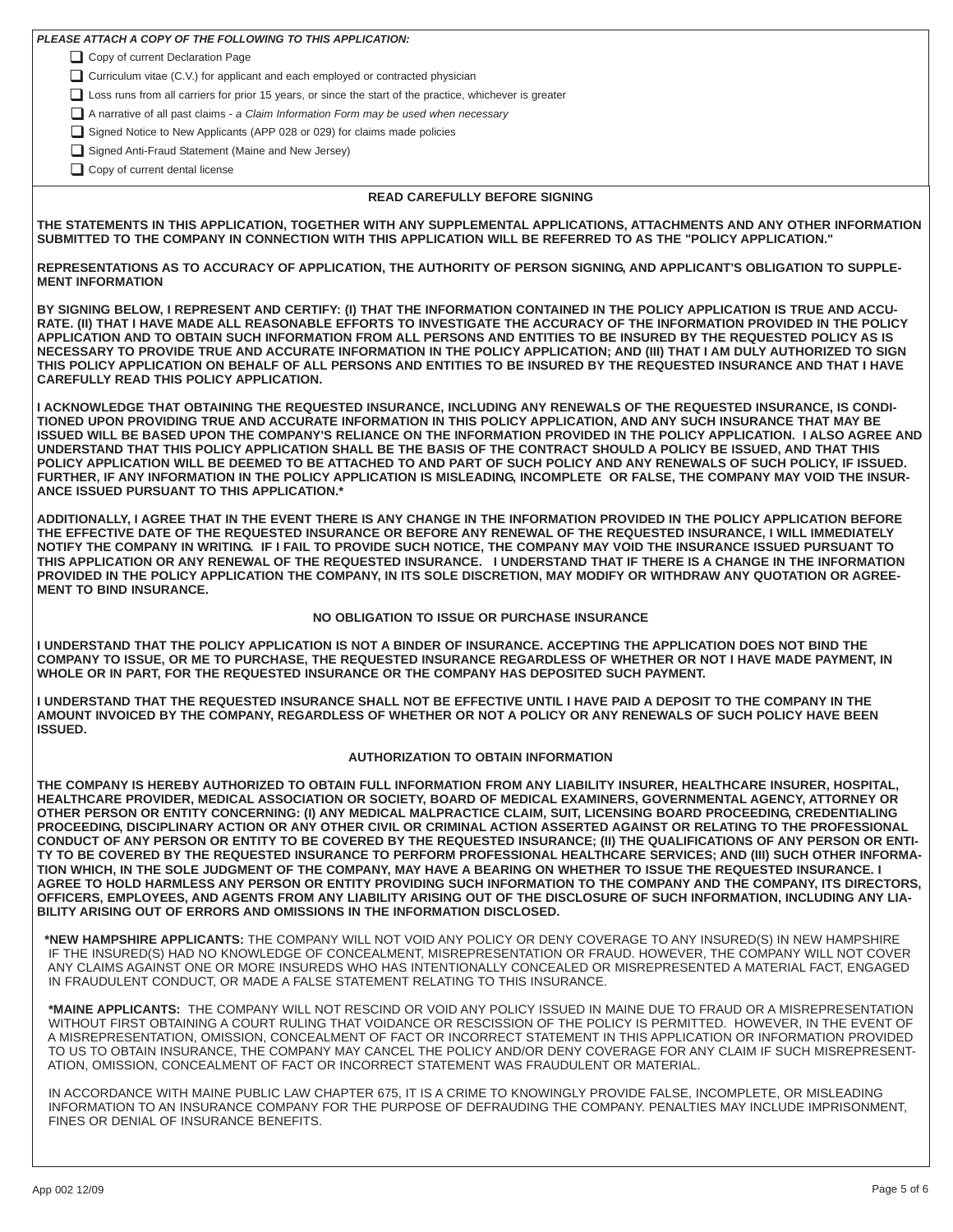**PENNSYLVANIA AND RHODE ISLAND APPLICANTS:** ANY PERSON WHO KNOWINGLY AND WITH INTENT TO DEFRAUD ANY INSURANCE COMPANY OR OTHER PERSON FILES AN APPLICATION FOR INSURANCE OR STATEMENT OF CLAIM CONTAINING ANY MATERIALLY FALSE INFORMATION OR CONCEALS FOR THE PURPOSE OF MISLEADING, INFORMATION CONCERNING ANY FACT MATERIAL THERETO COMMITS A FRAUDULENT INSUR-ANCE ACT, WHICH IS A CRIME AND SUBJECTS SUCH PERSON TO CRIMINAL AND CIVIL PENALTIES.

**NEW JERSEY APPLICANTS:** IN ACCORDANCE WITH N.J. STAT § 17:33A-6(C), ANY PERSON WHO INCLUDES FALSE OR MISLEADING INFORMATION ON AN APPLICATION FOR AN INSURANCE POLICY IS SUBJECT TO CRIMINAL AND CIVIL PENALTIES.

**MAINE APPLICANTS:** IN ACCORDANCE WITH MAINE PUBLIC LAW CHAPTER 675, IT IS A CRIME TO KNOWINGLY PROVIDE FALSE, INCOMPLETE, OR MISLEADING INFORMATION TO AN INSURANCE COMPANY FOR THE PURPOSE OF DEFRAUDING THE COMPANY. PENALTIES MAY INCLUDE IMPRISONMENT, FINES OR DENIAL OF INSURANCE BENEFITS.

**VIRGINIA APPLICANTS:** IN ACCORDANCE WITH VIRGINIA CODE 52-40, IT IS A CRIME TO KNOWINGLY PROVIDE FALSE, INCOMPLETE, OR MISLEAD-ING INFORMATION TO AN INSURANCE COMPANY FOR THE PURPOSE OF DEFRAUDING THE COMPANY. PENALTIES MAY INCLUDE IMPRISONMENT, FINES OR DENIAL OF INSURANCE BENEFITS.

**\_\_\_\_\_\_\_\_\_\_\_\_\_\_\_\_\_\_\_\_\_\_\_\_\_\_\_\_\_\_\_\_\_\_\_\_\_\_\_\_\_\_\_\_\_\_\_\_\_\_\_\_\_\_\_\_\_\_\_\_\_\_\_\_\_ \_\_\_\_\_\_\_\_\_\_\_\_\_\_\_\_\_\_\_\_\_\_\_\_\_\_\_\_\_\_\_\_\_\_\_\_\_\_\_\_\_\_**

**\_\_\_\_\_\_\_\_\_\_\_\_\_\_\_\_\_\_\_\_\_\_\_\_\_\_\_\_\_\_\_\_\_\_\_\_\_\_\_\_\_\_\_\_\_\_\_\_\_\_\_\_\_\_\_\_\_\_\_\_\_\_\_\_\_ \_\_\_\_\_\_\_\_\_\_\_\_\_\_\_\_\_\_\_\_\_\_\_\_\_\_\_\_\_\_\_\_\_\_\_\_\_\_\_\_\_\_**

**\_\_\_\_\_\_\_\_\_\_\_\_\_\_\_\_\_\_\_\_\_\_\_\_\_\_\_\_\_\_\_\_\_\_\_\_\_\_\_\_\_\_\_\_\_\_\_\_\_\_\_\_\_\_\_\_\_\_\_\_\_\_\_\_\_ \_\_\_\_\_\_\_\_\_\_\_\_\_\_\_\_\_\_\_\_\_\_\_\_\_\_\_\_\_\_\_\_\_\_\_\_\_\_\_\_\_\_**

**Signature of Applicant Title**

**Printed Name** Date **Date Date Date 2014** 

**Signature of Producer** *(signature is required for N.H. producers only)* 

**\_\_\_\_\_\_\_\_\_\_\_\_\_\_\_\_\_\_\_\_\_\_\_\_\_\_\_\_\_\_\_\_\_\_\_\_\_\_\_\_\_\_\_\_\_\_\_\_\_\_\_\_\_\_\_\_\_\_\_\_\_\_\_\_\_**

**Printed Name Date**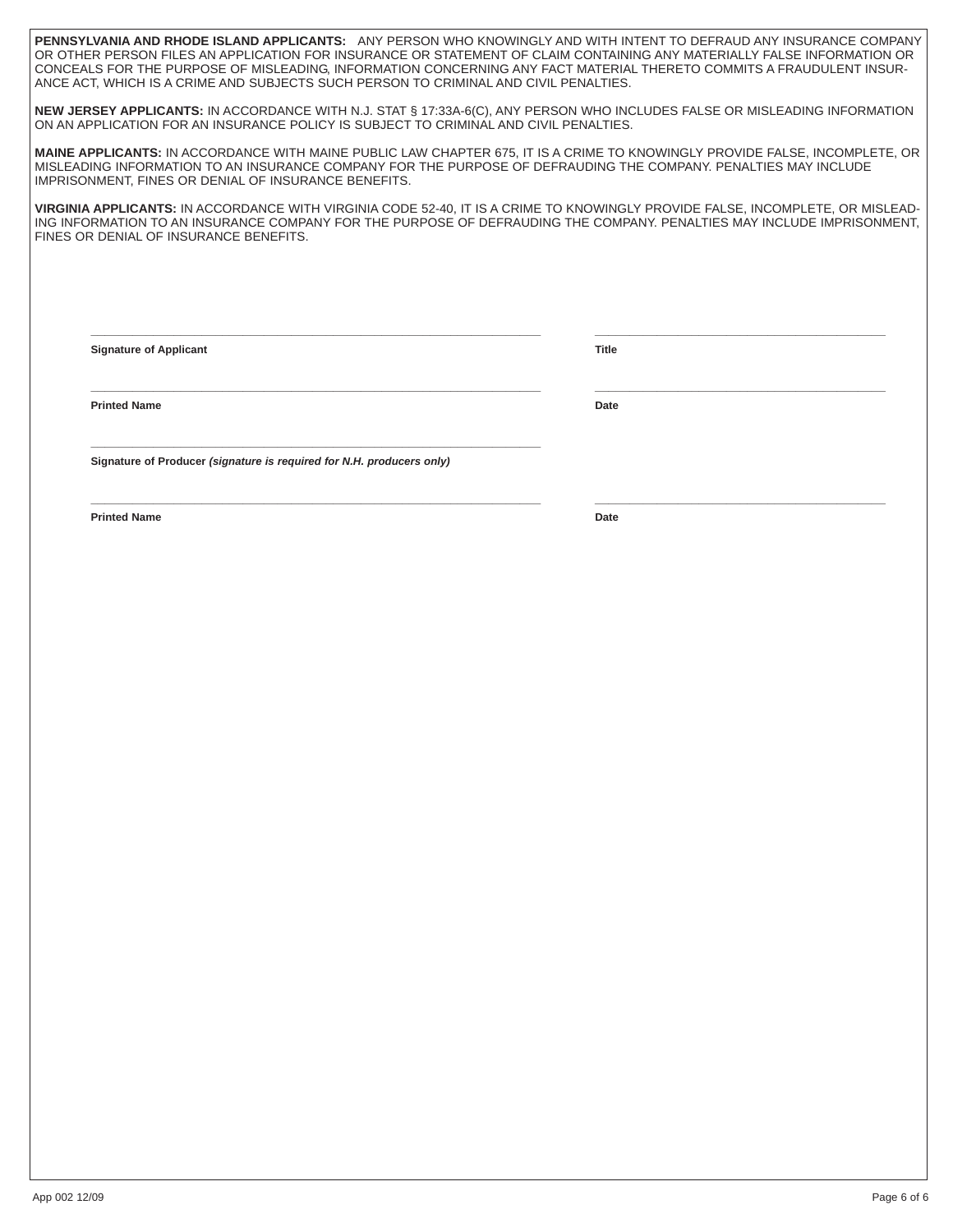

# **HEALTH INSURANCE PORTABILITY AND ACCOUNTABILITY ACT BUSINESS ASSOCIATE TERMS AND CONDITIONS**

## **Effective: April 14, 2003, amended as of April 20, 2005, February 5, 2010, and July 22, 2010.**

 WHEREAS, the Standards for Privacy and Security of Individually Identifiable Health Information regulation promulgated pursuant to the Health Insurance Portability and Accountability Act of 1996 (42 U.S.C. 1320d-1329d-8; 42 U.S.C. 1320d-2) ("HIPAA") establishes federal requirements for the use, disclosure, and security of individually identifiable health information;

 WHEREAS, HIPAA's implementing regulations require health care providers to enter into written agreements or other arrangements with business associate(s) that govern the business associate's use and/or disclosure of individually identifiable health information;

 WHEREAS, the Insured, a health care provider, is seeking, or has obtained, insurance coverage from one of the companies identified above ("the Company");

WHEREAS, MASS. GEN. LAWS c. 93H and the Massachusetts Standards for the Protection of Personal Information of Residents of the Commonwealth (201 C.M.R. § 17.00 *et seq*) establish state requirements governing the protection of Personal Information (as defined below);

WHEREAS, the Massachusetts Standards for the Protection of Personal Information of Residents of the Commonwealth requires entities that own or license Personal Information to require service providers by contract to implement and maintain appropriate security measures for the protection of such Personal Information;

 WHEREAS, in connection with the Insured obtaining or maintaining such insurance coverage, or in connection with the Insured obtaining benefits under such insurance coverage, the Insured may disclose Protected Health Information, including Electronic PHI (each as defined herein), and/or Personal Information to the Company;

 WHEREAS, pursuant to HIPAA, the Company's receipt, use, and redisclosure of such Protected Health Information, including Electronic PHI, in connection with providing such insurance coverage and services related thereto is considered a business associate function of the Insured; and

 WHEREAS, the Company desires to enter into or amend and restate, as the case may be, a business associate agreement (this "Agreement") in favor of the Insured on the terms and conditions set forth herein, pursuant to 45 CFR 164.504(e), to govern the Company's use and disclosure of Protected Health Information, including Electronic PHI, received directly from, or received on behalf of, the Insured.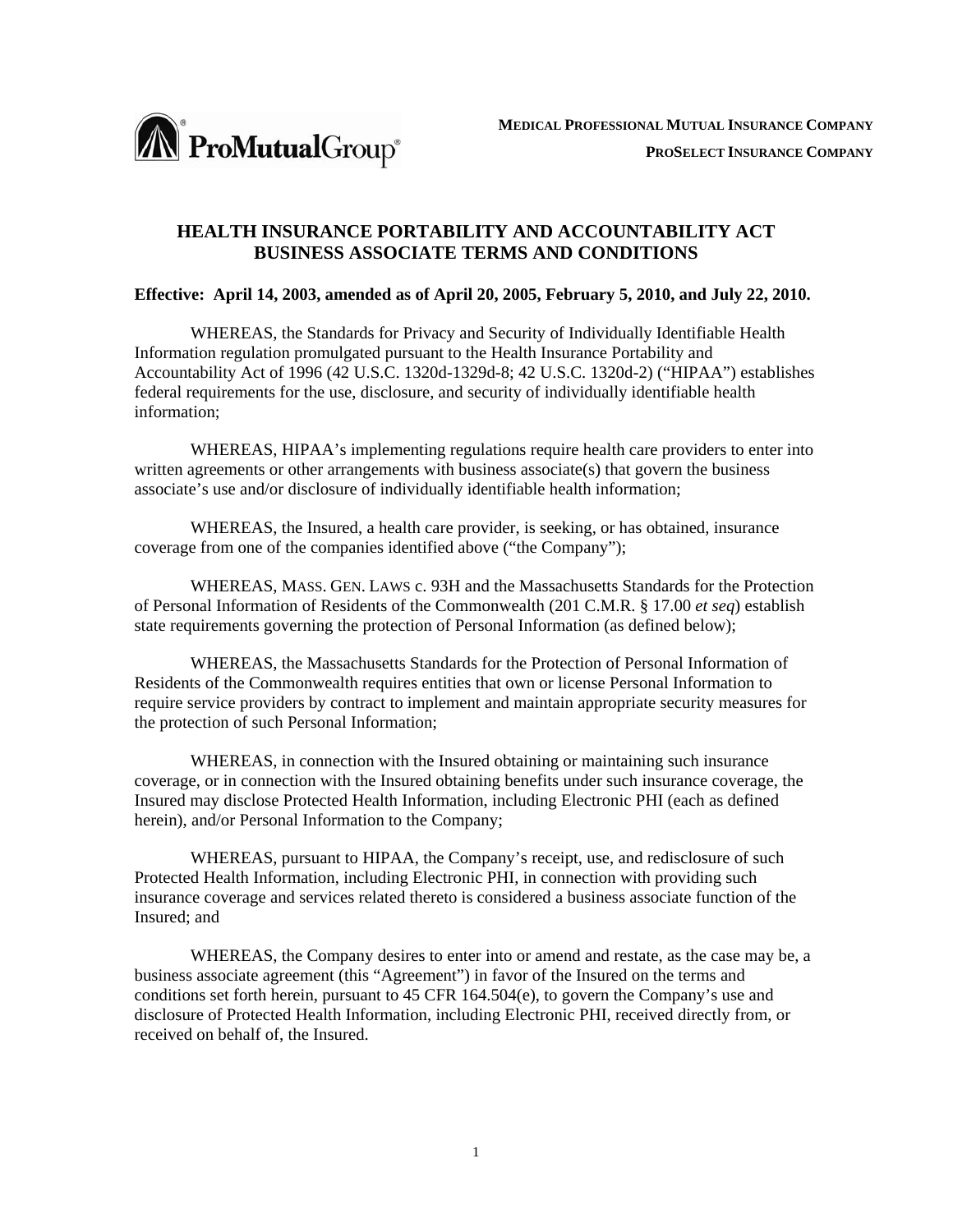NOW THEREFORE, in consideration of the mutual promises and covenants contained herein and other good and valuable consideration, the receipt and sufficiency of which are hereby acknowledged, the Company hereto agrees as follows:

**1. Definitions.** Capitalized terms used in this Agreement that are not defined in this Section 1 or elsewhere in this Agreement shall have the respective meanings assigned to such terms in the administrative simplification section of HIPAA and its implementing regulations. The following terms shall have the meanings ascribed thereto for purposes of this Agreement:

**"Electronic Media"** means the mode of electronic transmissions, and includes the Internet, extranet (using Internet technology to link a business with information only accessible to collaborating parties), leased lines, dial-up lines, private networks, and those transmissions that are physically moved from one location to another using magnetic tape, disk, or compact disk media.

**"Electronic PHI"** means Protected Health Information which is transmitted by Electronic Media or maintained in Electronic Media.

**"Insured"** means the first named insured and any other insureds as defined under the coverage provided by the Company or the first applicant listed on the application and any other applicants seeking coverage under the same application, provided however, that neither this definition nor this agreement should be construed as an offer of coverage.

**"Personal Information"** means a Massachusetts resident's first name and last name or first initial and last name in combination with any one or more of the following data elements that relate to such resident: (a) Social Security number; (b) driver's license number or state-issued identification card number; or (c) financial account number, or credit or debit card number, with or without any required security code, access code, personal identification number or password, that would permit access to a resident's financial account; provided, however, that "Personal information" does not include information that is lawfully obtained from publicly available information, or from federal, state or local government records lawfully made available to the general public.

**"Privacy and Security Standards"** means the privacy and security standards contained in HIPAA and all regulations promulgated thereunder, including all applicable requirements contained in 45 C.F.R. Parts 160 and 164 currently in effect or as amended.

"**Protected Health Information"** means information that:

- (i) relates to the past, present or future physical or mental health or condition of an individual, the provision of health care to an individual, or the past, present or future payment for the provision of health care to an individual, and (a) identifies the individual, or (b) with respect to which there is a reasonable basis to believe the information can be used to identify the individual; and
- (ii) the Company (a) has received from the Insured, or (b) has received on behalf of the Insured.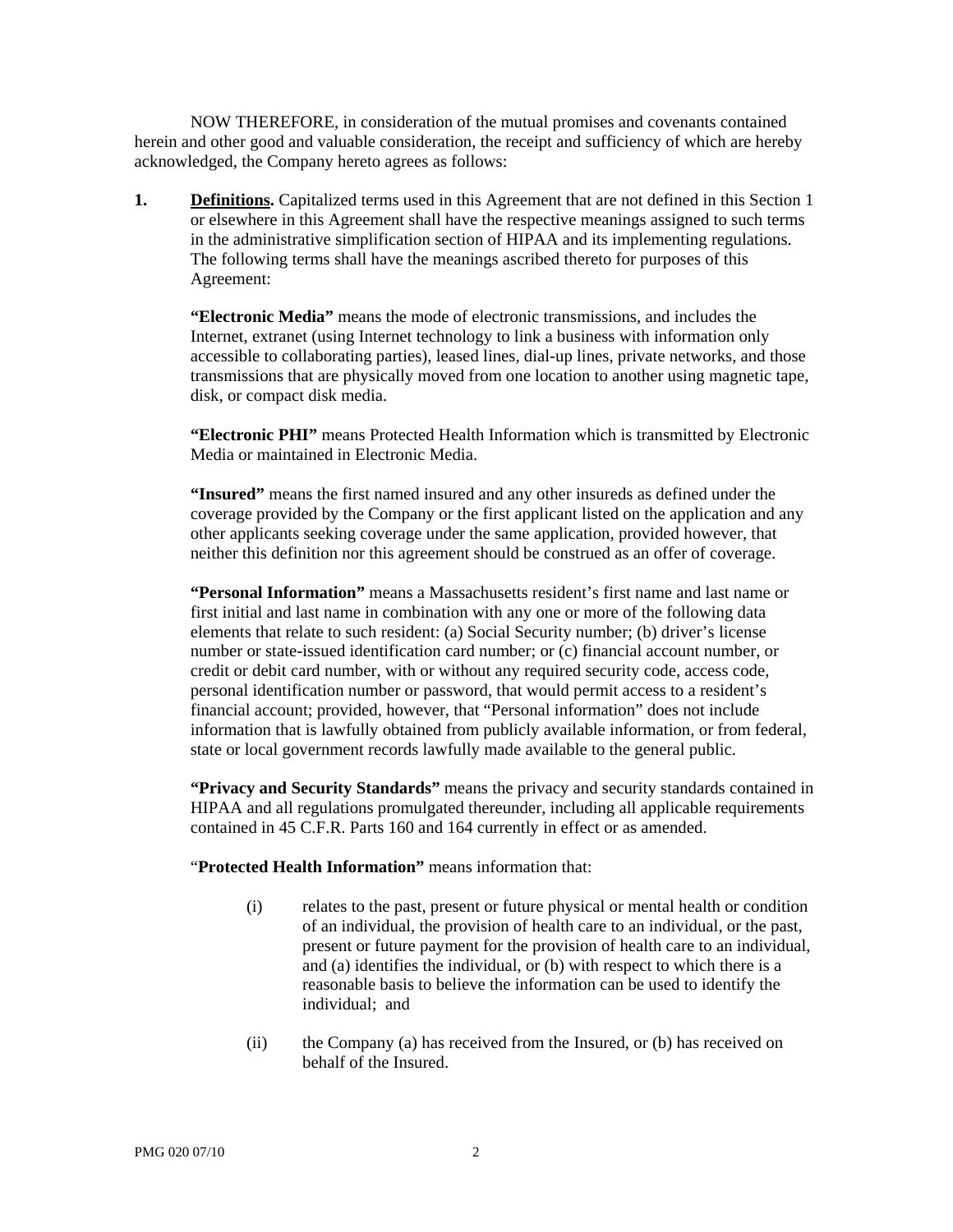"**Representatives"** means with respect to the Company or the Insured, as the case may be, its affiliates, managers, trustees, directors, officers, controlling persons, members, shareholders, employees, producers (including brokers and agents), advisors (including but not limited to accountants, attorneys and financial advisors) and other representatives.

**"Security Incident"** means the attempted or successful unauthorized access, use, disclosure, modification, or destruction of information or interference with system operations in an information system.

**"Services"** include, without limitation, the business management and general administrative activities of the Insured (including the provision of professional liability insurance coverage, placing stop-loss and excess of loss or re-insurance, receiving and evaluating incidents, claims, and lawsuits relating to such insurance coverage, and providing data analyses for the Insured); conducting quality assessment and quality improvement activities, including outcomes evaluation and the development of clinical guidelines and loss prevention tools; reviewing the competence or qualifications of the Insured's health care professionals; evaluating the Insured's practitioner and provider performance; conducting training programs to improve the skills of the Insured's health care practitioners and providers; conducting credentialing activities; conducting or arranging for medical review; arranging for legal services; and resolution of internal grievances.

- **2. HIPAA Amendments.** The Company acknowledges and agrees that the Health Information Technology for Economic and Clinical Health Act and its implementing regulations (collectively, "HITECH") impose new requirements with respect to privacy, security and breach notification and contemplates that such requirements shall be implemented by regulations to be adopted by the Department of Health and Human Services. The HITECH provisions applicable to business associates will be collectively referred to as the "HITECH BA Provisions." The provisions of HITECH and the HITECH BA Provisions are hereby incorporated by reference into this Agreement as if set forth in this Agreement in their entirety. Notwithstanding anything to the contrary, the HITECH BA Provisions are automatically effective and incorporated herein: (a) with respect to any security breach notification provision, September 23, 2009; and (b) with respect to the other HITECH BA Provisions, February 17, 2010 or such subsequent date as may be specified in HITECH or applicable final regulations.
- **3. Obligations of the Company.** The Company shall not use or disclose Protected Health Information other than as permitted in accordance with the terms of this Agreement.
	- (a) **Permitted Purposes for Use and/or Disclosure of Protected Health Information.** The Company may only:
		- (i) use and/or disclose Protected Health Information in providing the Services to the Insured in connection with the Insured obtaining and maintaining any insurance coverage offered by the Company, including the Insured obtaining any benefits under such insurance coverage; provided that, in connection with the Company's provision of such Services, the Company shall not, and shall ensure that its Representatives do not, use or disclose Protected Health Information received from the Insured or its Representatives in any manner that would constitute a violation of the Privacy and Security Standards if done by the Insured;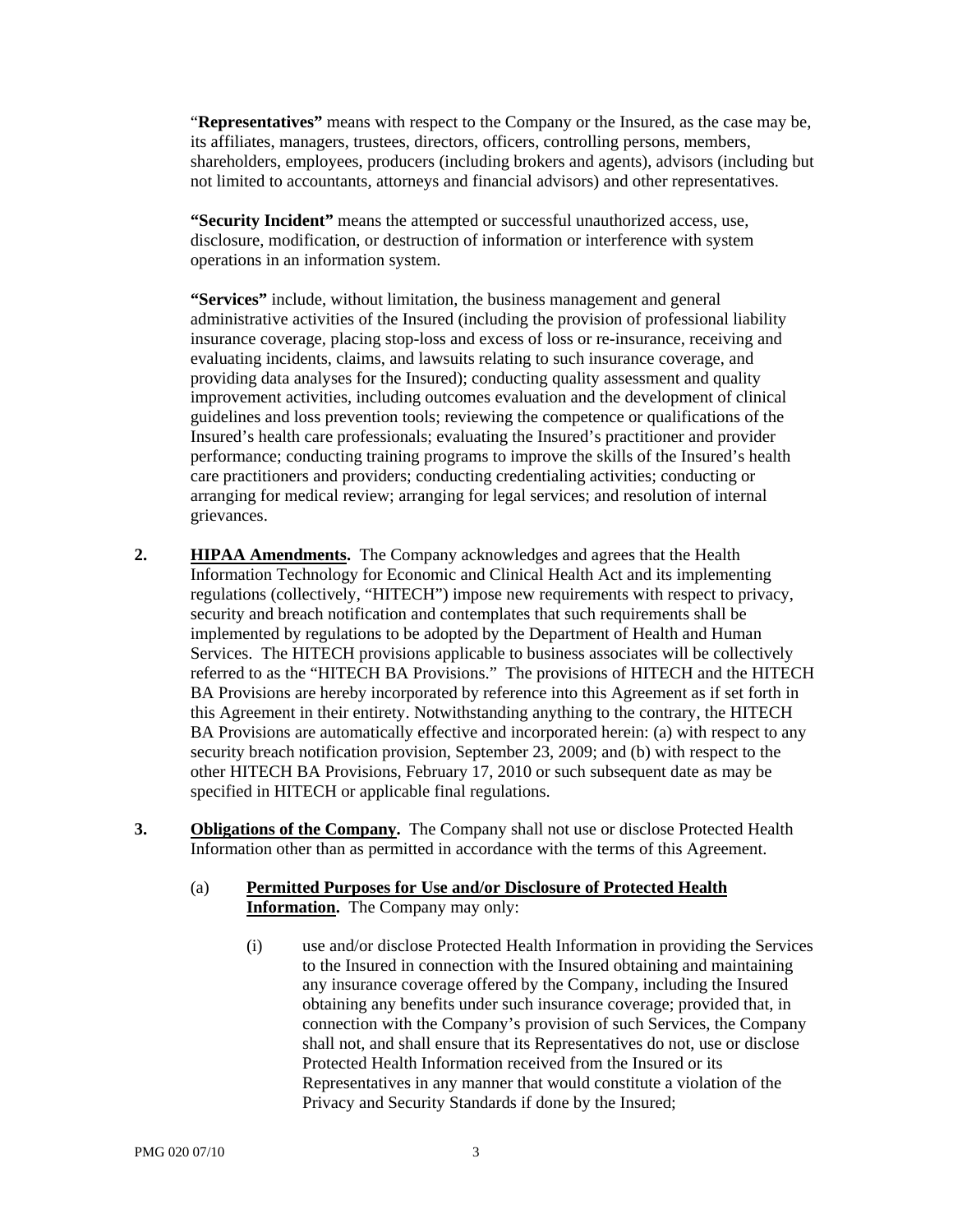- (ii) use Protected Health Information for the provision of data aggregation services relating to the health care operations of the Insured;
- (iii) use Protected Health Information for the proper management and administration of the Company;
- (iv) disclose Protected Health Information to a third party for the Company's proper management and administration, provided that the disclosure is required by law or the Company obtains reasonable assurances from the third party to whom the Protected Health Information is to be disclosed that the third party will (a) protect the confidentiality of the Protected Health Information, (b) only use or further disclose the Protected Health Information as required by law or for the purpose for which the Protected Health Information was disclosed to the third party and (c) notify the Company of any instances of which the person is aware in which the confidentiality of the Protected Health Information has been breached;
- (v) "de-identify" Protected Health Information or create a "limited data set," and to use "de-identified" information in a manner consistent with and permitted by HIPAA;
- (vi) use Protected Health Information to carry out the legal responsibilities of the Company;
- (vii) disclose Protected Health Information as required by law;
- (viii) to the extent required by the "minimum necessary" requirements of HIPAA, request, use and disclose the minimum amount of Protected Health Information necessary to accomplish the purpose of the request, use or disclosure and, to the extent practicable, omit Direct Identifiers from any request, use or disclosure of Protected Health Information consistent with the HIPAA Limited Data Set standard; and
- (ix) use and/or disclose Protected Health Information as otherwise agreed to in writing by the Insured.
- (b) **Safeguards Against Misuse of Information.** The Company agrees that it will use appropriate safeguards to prevent the use or disclosure of Protected Health Information in a manner contrary to the terms and conditions of this Agreement and will implement administrative, physical and technical safeguards that reasonably and appropriately protect the confidentiality, integrity and availability of Electronic PHI that the Company creates, receives, maintains, or transmits on behalf of the Insured.

## (c) **Reporting of Improper Disclosures of PHI.**

(i) If the Company becomes aware of a use or disclosure of Protected Health Information in violation of this Agreement by the Company or a third party to which the Company disclosed Protected Health Information, the Company shall report the use or disclosure to the Insured without unreasonable delay.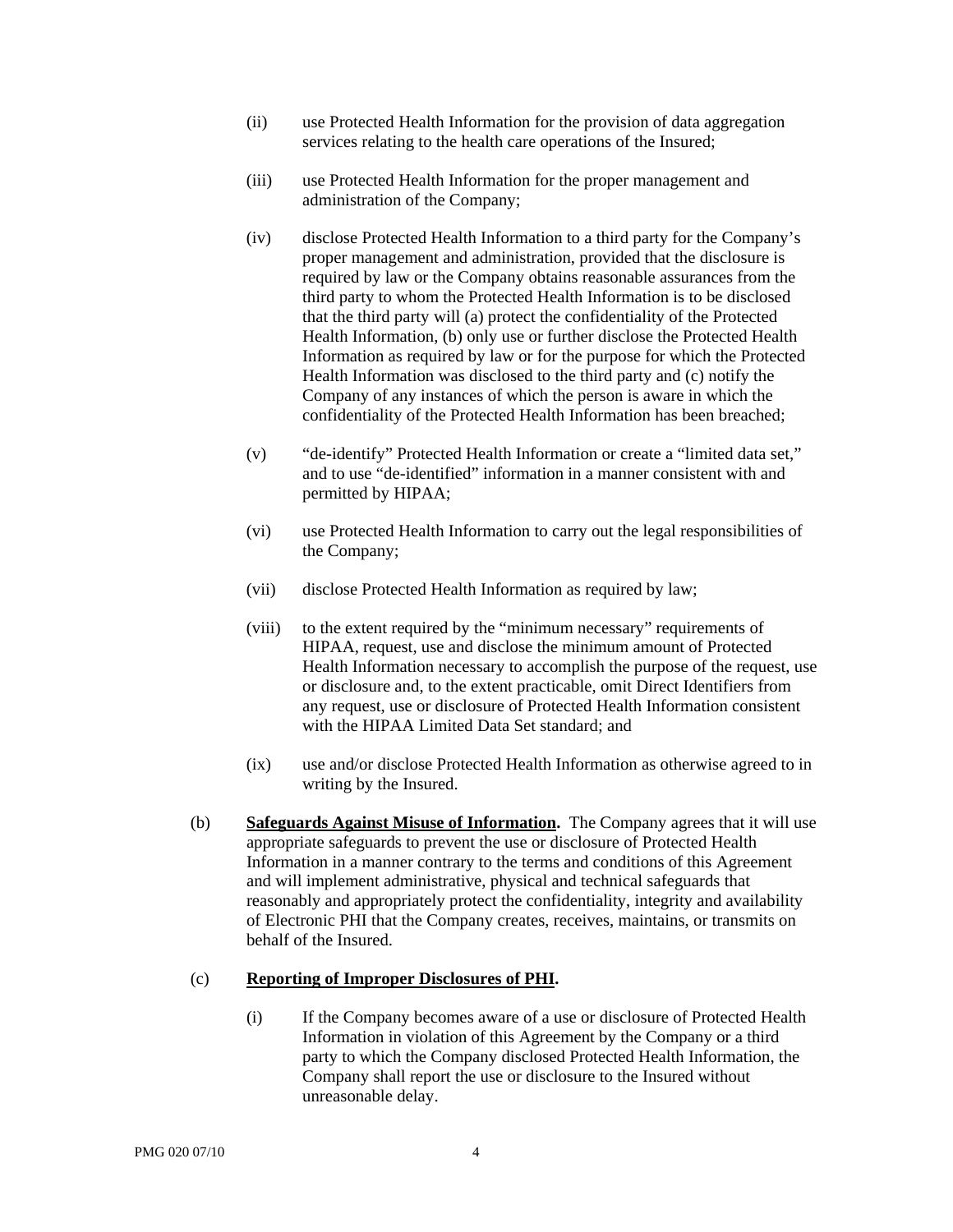- (ii) The Company shall report any Security Incident involving Protected Health Information of which it becomes aware in the following manner: (a) any actual, successful Security Incident will be reported to the Insured in writing without unreasonable delay, and (b) any attempted, unsuccessful Security Incident directly affecting a system that stores Protected Health Information of which the Company becomes aware will be reported to the Insured orally or in writing on a reasonable basis, as requested by the Insured. If the HIPAA security regulations are amended to remove the requirement to report unsuccessful attempts at unauthorized access, the requirement hereunder to report such unsuccessful attempts will no longer apply as of the effective date of the amendment.
- (iii) The Company shall, following the discovery of a Breach of Unsecured Protected Health Information, and/or a Breach of Security (as defined in 201 C.M.R. § 17.02) of Personal Information, notify the Insured of the breach without unreasonable delay and in no case later than 60 days after discovery of the breach.

## (d) **Agreements by Third Parties.**

- (i) Except as otherwise provided herein, with respect to each agent or subcontractor who (a) performs a Service that the Company has agreed to perform for, or on behalf of, the Insured, and (b) has or will have access to Protected Health Information, the Company shall obtain and maintain an agreement pursuant to which such agent or subcontractor shall agree to be bound by the same types of restrictions, terms and conditions that apply to the Company pursuant to this Agreement with respect to such Protected Health Information.
- (ii) With respect to any third party to whom the Company discloses Protected Health Information for a purpose described in Section  $3(a)(iii)$  or  $3(a)(v)$ of this Agreement, the Company shall obtain reasonable assurances from such third party that the Protected Health Information will be held confidentially and will be used or further disclosed only as required by law or for the purpose for which the Company disclosed the Protected Health Information to the third party and that it will implement reasonable and appropriate safeguards to protect it. In addition, such third party shall agree to notify the Company of any instances of which it is aware in which the confidentiality of the information has been breached.
- (e) **Access to Information.** In the event that the Company receives a written request by the Insured for access to Protected Health Information, the Company shall, in a timely manner in order to permit the Insured to comply with its obligations under HIPAA, make available to the Insured such Protected Health Information. This obligation shall continue only for so long as such information is maintained by the Company. In the event that any individual requests access to Protected Health Information pertaining to such individual directly from the Company, the Company shall forward such request to the Insured. The provision of access to the individual of such Protected Health Information and/or denial of the same (including the creation and/or maintenance of any notifications and/or documents in connection therewith) shall be the sole responsibility of the Insured.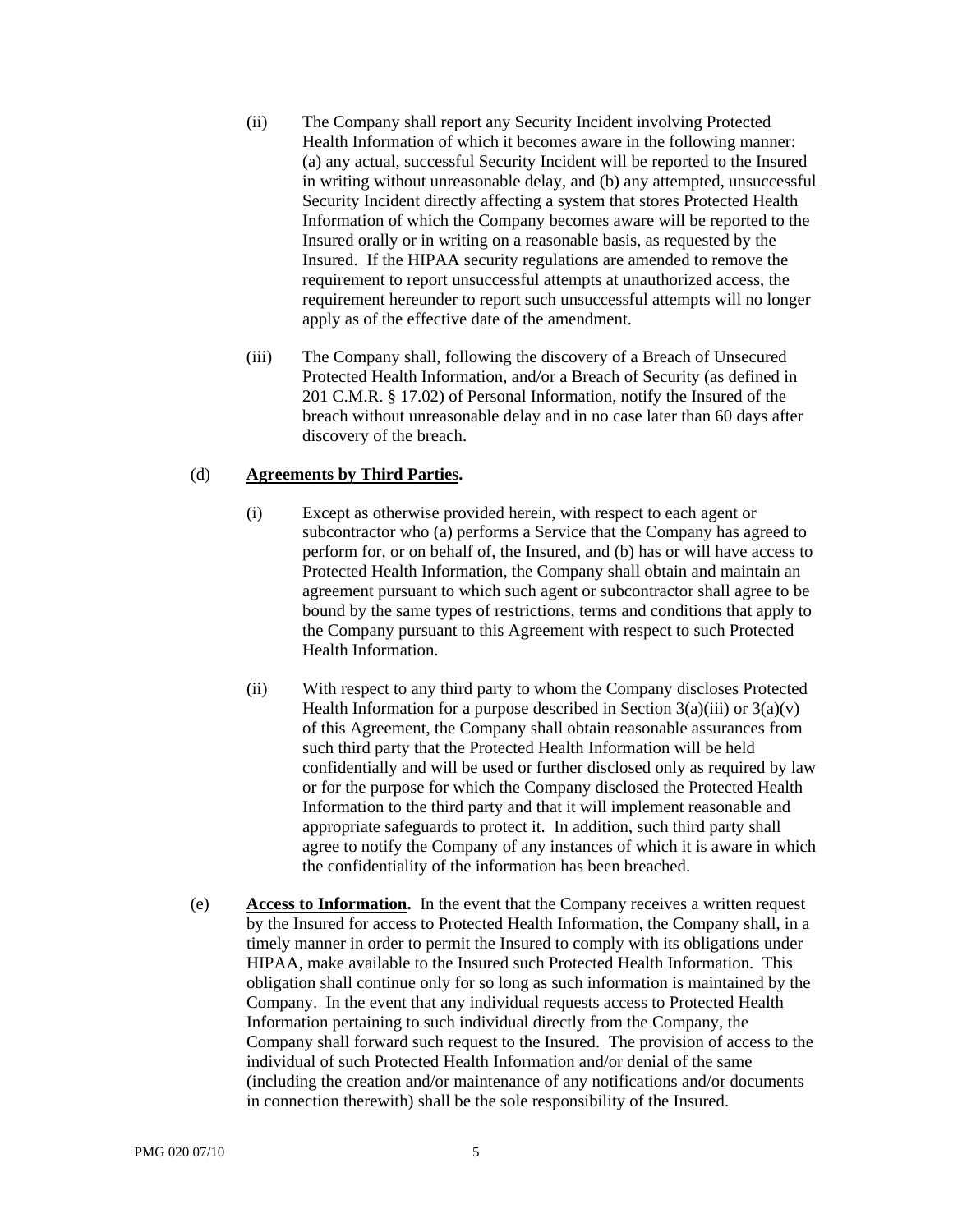- (f) **Availability of Protected Health Information for Amendment.** In the event that the Company receives a written request from the Insured for the amendment of an individual's Protected Health Information, the Company shall, in a timely manner in order to permit the Insured to comply with its obligations under HIPAA, make available such Protected Health Information to the Insured. This obligation shall continue only for so long as such information is maintained by the Company. In the event that the Insured agrees to comply with an individual's request to amend such Protected Health Information, the Company shall incorporate any such amendments designated by the Insured. In the event that the Insured denies an individual's request to amend such Protected Health Information, the Company shall incorporate into the Protected Health Information any of the statements and/or documents that the Insured has created or received with respect to such denial; provided that, the Insured has provided the Company with a copy of such statement and/or documents. In the event that any individual requests an amendment to Protected Health Information pertaining to such individual directly from the Company, the Company shall forward such request to the Insured. The determination of whether to amend such Protected Health Information pursuant to an individual's request and/or the denial of such request (including the creation and/or maintenance of any notification and/or creation of documents in connection therewith) shall be the sole responsibility of the Insured.
- (g) **Accounting of Disclosures.** The provisions of this Section 3(g) apply solely to those accountings of disclosures of Protected Health Information that are required of a health care provider pursuant to 45 C.F.R. § 164.528. In the event that the Company receives a written request from the Insured for such an accounting, the Company shall provide the following information to the Insured with respect to each disclosure the Company has made: (a) the date of the disclosure, (b) the name of the entity or person who received the Protected Health Information, and if known, the address of such entity or person, (c) a brief description of the Protected Health Information disclosed, and (d) a brief statement of the purpose of such disclosure which includes an explanation of the basis for such disclosure. The Company shall provide such information with respect to each disclosure made for the period of time noted in the Insured's request, which shall not exceed six (6) years from the date of Insured's request. If, during the period covered by the accounting, the Company has made multiple disclosures of Protected Health Information either (a) to the same person or entity, or (b) for a particular research purpose, the accounting information provided to the Insured may be modified as described in 45 CFR 164.528(b)(3) or 45 CFR 164.528(b)(4), as applicable. The Company shall provide such accounting to the Insured in a timely manner in order to permit the Insured to comply with its obligations under HIPAA. In the event that the request for an accounting is delivered directly to the Company, the Company shall forward such request to the Insured. The provision of such accounting of such disclosures to the individual (including the creation and/or maintenance of any notifications and/or documents in connection therewith) shall be the sole responsibility of the Insured.
- (h) **Availability of Books and Records.** Except as otherwise prohibited by law, the Company hereby agrees to make its internal practices, books and records relating to the use and disclosure of Protected Health Information in connection with its obligations under this Agreement available to the Secretary of Health and Human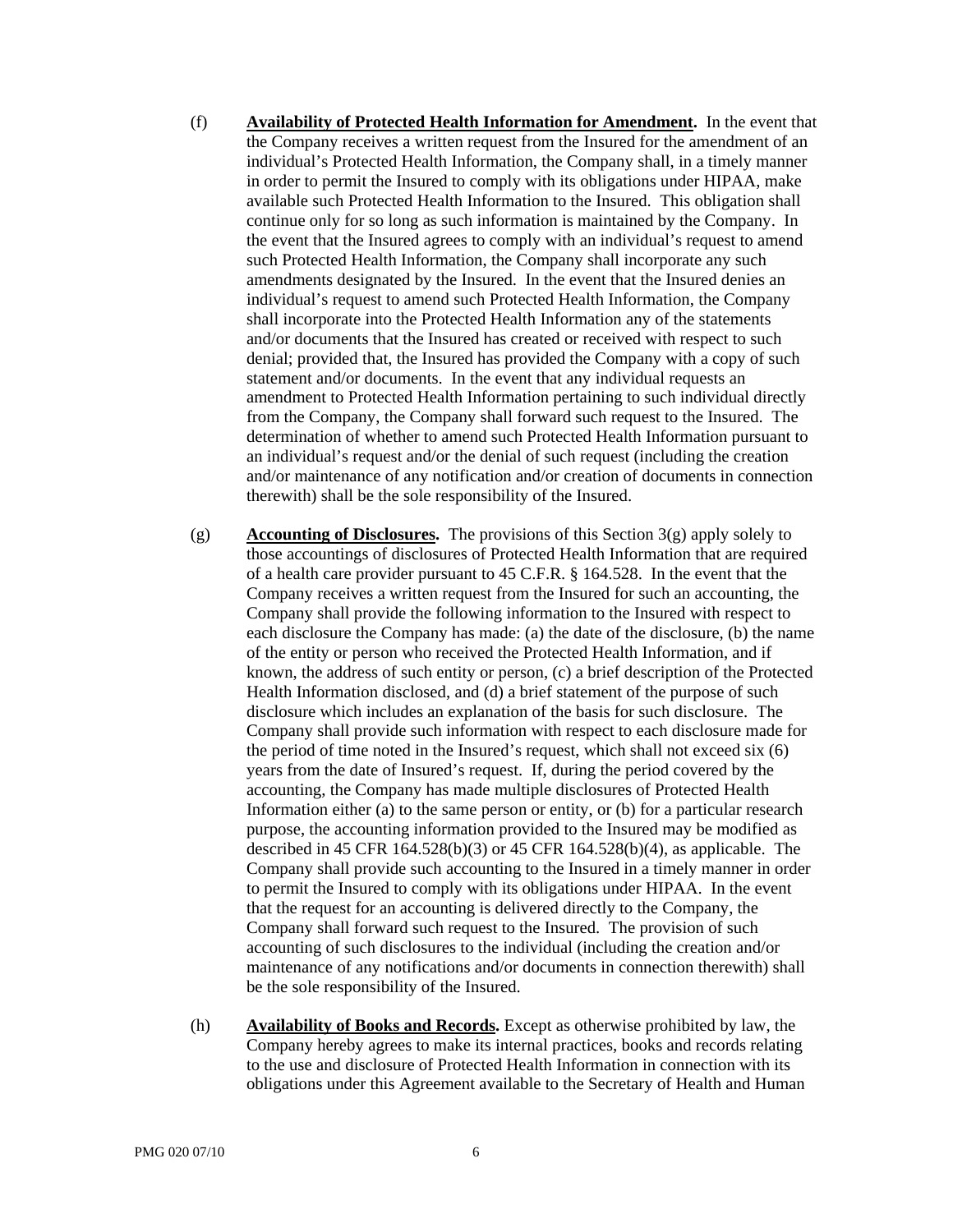Services for purposes of determining the Insured's compliance with the Privacy and Security Standards.

- (i) **Use of Limited Data Set.** In the event that the Company receives or creates a limited data set (as defined under HIPAA), then the Company shall only use and disclose such limited data set for research purposes, public health purposes or as otherwise required by law. In addition, the Company shall comply with Section  $3(b)$ , Section  $3(c)$ , and Section  $3(d)(i)$  of this Agreement in the same manner as though such Sections referenced a limited data set, instead of Protected Health Information. Finally, except as otherwise permitted pursuant to this Agreement, the Company shall not re-identify the limited data set such that the limited data set becomes Protected Health Information and shall not contact any individual who is the subject of the limited data set.
- (j) **Maintenance of Records.** Subject to Section 7 below, the Company shall maintain all records created pursuant to this Agreement for a period of at least six (6) years from the date of the creation of such records. This Section 3(j) shall survive termination of this Agreement.
- **4. Personal Information.** To the extent that the Company has access to Personal Information, the Company agrees that it has implemented and maintains appropriate security measures for the protection of Personal Information in accordance with MASS. GEN. LAWS c. 93H and the Massachusetts Standards for the Protection of Personal Information of Residents of the Commonwealth (201 C.M.R. § 17.00 *et seq*).
- **5. Obligations of the Insured.** The Insured shall have obtained all necessary consents and/or authorizations required under state law to enable the Insured to lawfully disclose the Protected Health Information to the Company and to enable the Company to use and disclose the Protected Health Information in accordance with the terms of this Agreement. In addition, to the extent the Protected Health Information contains any psychotherapy notes (as defined under HIPAA), the Insured agrees to obtain all necessary authorizations to enable the Insured to lawfully disclose the Protected Health Information to the Company and to enable the Company to use and disclose the Protected Health Information in accordance with the terms of this Agreement.
- **6. Term and Termination.** This Agreement shall remain in full force and effect until one of the following occurs (each, a "Termination Event"): (a) the Company denies either the Insured's application for insurance coverage or the Insured's application for renewal of insurance coverage; (b) the Company or the Insured terminates the Insured's insurance coverage; (c) the Insured's insurance coverage with the Company expires; or (d) the Insured determines that the Company has breached a material term of this Agreement.
- **7. Return or Destruction of Protected Health Information.** After the occurrence of a Termination Event, the Company shall either return or destroy all Protected Health Information, if any, which the Company still maintains. The Company shall not retain any copies of such Protected Health Information. Notwithstanding the foregoing, to the extent that the Company determines it is not feasible to return or destroy such Protected Health Information, the terms and provisions of Section 3 shall survive termination of this Agreement and such Protected Health Information shall be used or disclosed solely for such purpose or purposes which prevented the return or destruction of such Protected Health Information.